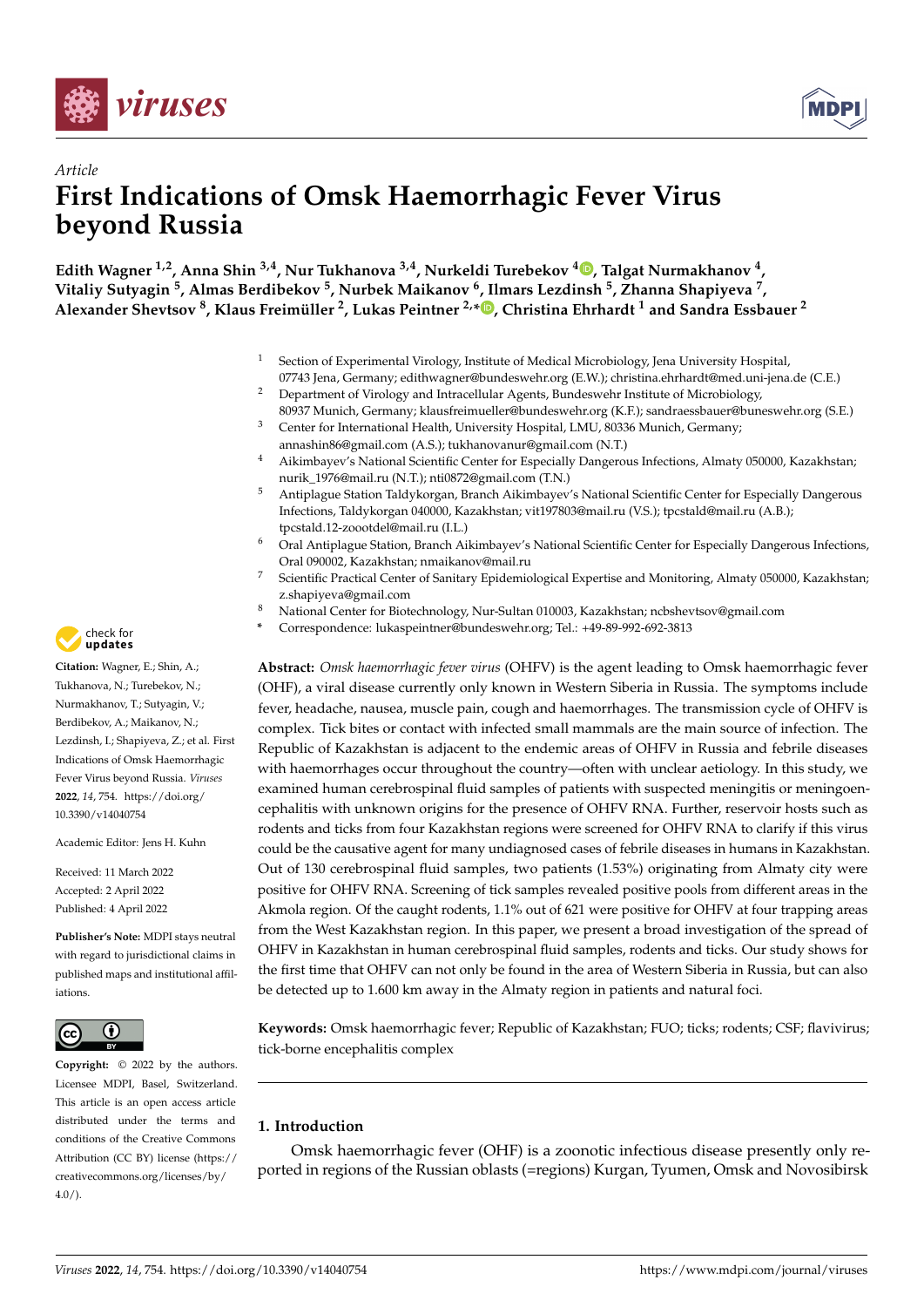in Siberia [\[1–](#page-9-0)[3\]](#page-9-1). The infection is caused by *Omsk haemorrhagic fever virus* (OHFV), a positivesensed, single-stranded RNA virus. The virus may infect humans as a dead-end host and can lead to a biphasic course [\[2\]](#page-9-2). During the incubation period, infected humans develop unspecific flu-like symptoms followed by the onset of the primary symptoms. These include headache, cough, nausea, chill and muscle pain, but also gastrointestinal symptoms, subconjunctival haemorrhage, nasal, gingival and uterine bleeding, as well as skin haemorrhages accompanied by fever (39–40 ◦C). Furthermore, the disease leads to extreme sensitivity of the skin (hyperaesthesia) and a petechial rash of the upper body [\[3](#page-9-1)[,4\]](#page-9-3). A second phase occurs in 30–50% of patients and leads to encephalitic symptoms such as headache and meningitis, additionally to the primary symptoms. [\[3\]](#page-9-1). Patients may suffer from long-term consequences such as weakness, hearing loss, hair loss and mental health problems, in combination with the loss of neurological functions in rare cases [\[2,](#page-9-2)[5\]](#page-10-0). The case fatality rate (CFR) of OHF is low (0.5% to 3%) [\[6\]](#page-10-1), but due to mild cases, with non-febrile patients and only unspecific symptoms without any haemorrhages [\[3,](#page-9-1)[7\]](#page-10-2), many infections remain undiagnosed.

The first epidemic outbreak occurred in Russia between 1945 and 1958, with 972 confirmed cases and over 1500 suspected cases of OHF. Until 1998, more than 300 OHF cases were confirmed in the regions Tyumen, Kurgan, Omsk and Novosibirsk. Between 1970 and 1975, a study with 577 patients with fever of unknown origin (FUO) showed exposure to OHFV in 18%. The results showed that persons with the mean age of 20–40 years were mainly affected, regardless of sex, as well as 30% of children up to 15 years. Muskrat trappers, poachers and their family members are one of the major risk groups [\[3,](#page-9-1)[6,](#page-10-1)[8](#page-10-3)[–11\]](#page-10-4). No further data about recent outbreaks of OHF in Russia or elsewhere are reported in journals, probably due to non-detected and mild courses [\[12\]](#page-10-5).

OHFV belongs to the tick-borne encephalitis (TBE) complex of flaviviruses in the family of *Flaviviridae* [\[13\]](#page-10-6). Other members of the TBE complex are the *Alkhurma haemorrhagic fever virus, Gadgets Gully virus, Kyasanur Forest disease virus* (KDFV), *Tick-borne encephalitis virus* (TBEV), *Langat virus, Louping ill virus* (LIV), *Powassan virus* (POWV) and the *Royal Farm virus* [\[3](#page-9-1)[,14](#page-10-7)[–17\]](#page-10-8). The high sequence similarity of this group is displayed in the similar morphology, structure and replication mode of the virions. Despite their similar morphology and replication strategy, they cause a variety of clinical symptoms. LIV, POWV and TBEV cause encephalitis, whereas AHFV, KFDV and OHFV mainly cause haemorrhagic fever in humans [\[13\]](#page-10-6). Interestingly, OHFV is one of the few viruses that can develop a clinical picture of combined haemorrhages and meningitis and, hence, represents a combination of both groups [\[2,](#page-9-2)[8,](#page-10-3)[13\]](#page-10-6). In detail, the 40-nm-large OHFV virion has a spherical or polygonal form, including a nucleolus of 25 nm. The nucleocapsid holds a positive-sense, single-stranded RNA genome wrapped in a capsid protein and is completely enclosed by a host-cell-derived lipid bilayer [\[11](#page-10-4)[,18,](#page-10-9)[19\]](#page-10-10). OHFV harbours a genome of 10,787 nucleotides (nt) with an open reading frame (ORF) of 10,242 nt [\[20\]](#page-10-11). The ORF is bordered by  $5'$  and  $3'$ untranslated regions (UTR).

The 5<sup>'</sup> UTR has a length of 123 nt and contains a secondary structure in a conserved region of a stem loop and an additional stem loop at the  $5'$  end. However, this additional stem loop was shown to be 29 nt different from other representatives of the TBE complex [\[9](#page-10-12)[,21\]](#page-10-13). The 413-nt-long  $3'$  UTR is shorter compared to other flaviviruses and includes a small variable region and a large core region that is highly conserved. Furthermore, a 3'-poly(A) tail is absent, similar to many other TBEV strains  $[9,21]$  $[9,21]$ , and the 3<sup>'</sup> UTR is conserved as in other flaviviruses of the TBE complex [\[9\]](#page-10-12). The ORF encodes a polyprotein of 3414 amino acids (aa) for three structural proteins (C, prM, E) and seven non-structural proteins (NS1, NS2A, NS2B, NS3, NS4A, NS4B and NS5). This polyprotein is cleaved at conserved cleaving sites during and after the translation process by cellular and viral proteases [\[9,](#page-10-12)[11\]](#page-10-4).

There are contrary opinions on the different subtypes of OHFV and the resulting phylogeny. Currently, there is a discussion on whether two or three subtypes can be distinguished. Early studies from the 1970s suggest that OHFV can be distributed into a minimum of three subtypes [\[22\]](#page-10-14), which is backed by recent studies from 2015 [\[23\]](#page-10-15) and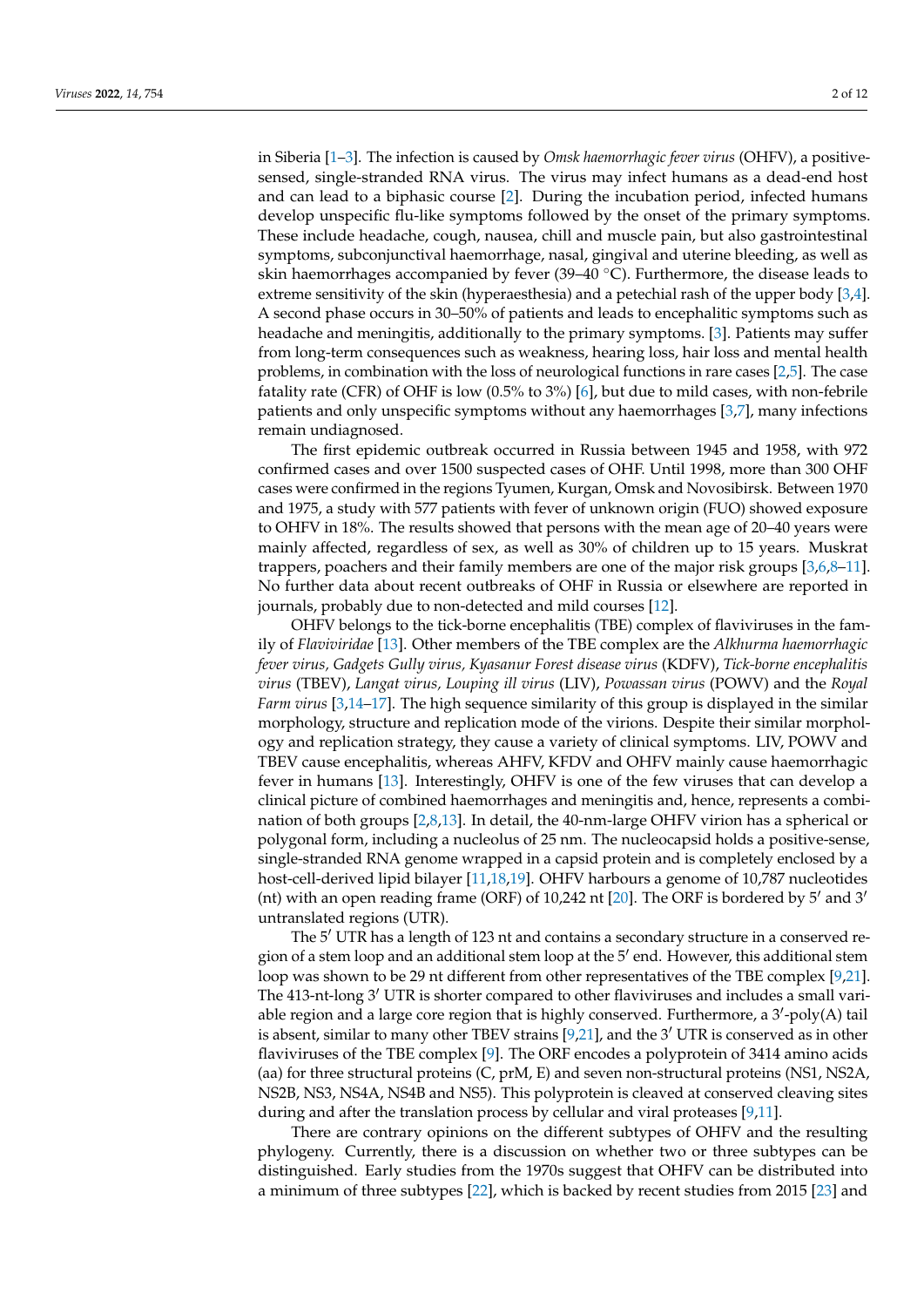2021 [\[1\]](#page-9-0). However, others suggest that the OHFV reference strain *Bogoluvovska* (NC\_005062) and the *Kubrin* strain are the same, due to a mix-up of samples in the laboratory [\[1\]](#page-9-0). Nevertheless, based on a recent finding, it can be assumed that OHFV circulating in vectors and hosts is very variable and differs markedly from the very early isolated strains [\[1\]](#page-9-0).

No matter how diverse the OHFV pedigree actually is, the mode of transmission is similar to other members of the genus *Flaviviridae*. It is transmitted to humans by tick bite or via direct contact with infected animals, through respiratory or nutritive pathways. No person-to-person transmission has been reported so far [\[2](#page-9-2)[,24\]](#page-10-16). The tick *Dermacentor reticulatus* (termed *D. pictus* in former USSR [\[25](#page-10-17)[,26\]](#page-10-18)) is the main host for OHFV in the forests and steppes of Siberia [\[2,](#page-9-2)[24\]](#page-10-16). In the steppes of Southern and Western Siberia, OHFV is transmitted by *D. marginatus* [\[27](#page-10-19)[,28\]](#page-10-20). Both *Dermacentor* ticks act as a parasite on several small mammals and birds in Russia. During their life cycle, they feed on small mammals, ungulates, domestic animals and humans. Risk groups that may be exposed to infected ticks are agricultural workers or individuals picking berries and mushrooms [\[3\]](#page-9-1). Further, the tick *Ixodes persulcatus* also plays a role in the life cycle of OHFV [\[2](#page-9-2)[,29\]](#page-10-21). Additionally, OHFV was also isolated from mosquitos such as *Coquilletidia richiardii, Oligoryzomys flavescens* and *Ochlerotatus excrucians*, but so far, no data show their role in the ecology of OHFV [\[30\]](#page-10-22).

OHFV can also be detected in and transmitted by mammals such as the muskrat (*Ondathra zibethicus*) [\[2\]](#page-9-2). The muskrat is common in North America, Europe, the Balkans, Russia and Central Asia, including Kazakhstan [\[31\]](#page-10-23). The excreta of infected muskrats hold a very high virus load of OHFV [\[2\]](#page-9-2). Natural foci of OHFV are typically steppes with lakes and marshes and forests. Many animals are infected by inhalation of the virus contained in aerosols and through contact with or consumption of water that is contaminated by the urine, faeces and/or dead bodies of infected muskrats. These wild hosts contract chronic infections, which sometimes are fatal. OHFV is stable in water for more than two weeks during summer and for more than three months in winter [\[2](#page-9-2)[,29\]](#page-10-21).

Currently, OHF infections and its agent OFHV are only reported and known in the Russian Federation [\[1,](#page-9-0)[2\]](#page-9-2). Thus far, no studies on OHFV in other regions outside of Russia, especially in the neighbouring Republic of Kazakhstan, have been performed. Due to a progressing change in climate and, as a consequence thereof, the changing migration patterns of mammals and birds that may carry ectoparasites such as ticks, the virus can reach other areas than the currently known OHFV endemic areas.

The Republic of Kazakhstan is located in Central Asia and is adjacent to Russian Western Siberia. It borders China in the east, Turkmenistan in the south and Uzbekistan, Kyrgyzstan, Russia as well as the Caspian Sea in the west. The climate in Kazakhstan has a continental character. Kazakhstan itself is divided into 14 regions with three major cities. It has approximately 19 million inhabitants, with a theoretical population density of seven inhabitants per  $km^2$ —most people, however, are urban citizens [\[32\]](#page-11-0).

In Kazakhstan, there are many cases of fever with unknown origin and many endemic viruses lead to diseases that have similar, non-specific symptoms [\[33](#page-11-1)[–35\]](#page-11-2). In many cases, the agent cannot be detected because of the complexity and possible cross-reactions due to the close relationship of the flaviviruses within in the TBE complex [\[9](#page-10-12)[,13](#page-10-6)[,36\]](#page-11-3).

We suggest that, due to the close geographic proximity to OHFV-endemic regions in Russia, OHFV might also be present in Kazakhstan. Hence, it should be possible to also detect OHFV in humans as well as reservoir hosts such as rodents and ticks in Kazakhstan. Here, we are conducting for the first time a broad investigation on the spread of OHFV in Kazakhstan by screening patient-derived cerebrospinal fluid samples (CFS) from Almaty, Akmola and East Kazakhstan and hosts such as ticks from North Kazakhstan, Akmola and Almaty and small rodents from the Almaty and West Kazakhstan regions. With these widespread areas, we are able to cover regions that are different in climate and in geographic and potential habitats, to gain more insight into the ecology and complexity of the transmission cycle of OHFV in Kazakhstan.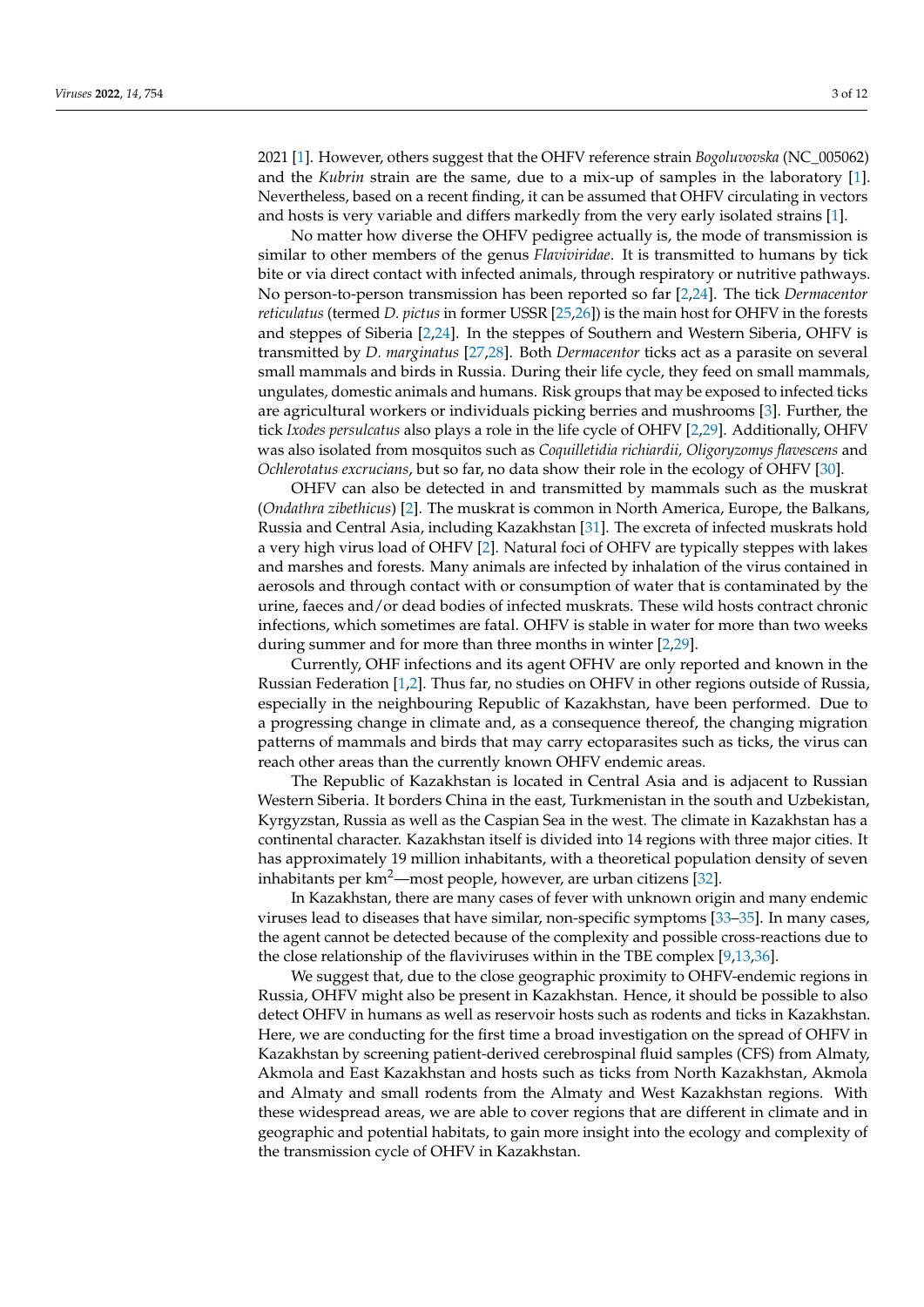# **2. Materials and Methods**

## *2.1. Human Sample Collection*

In the years 2018 and 2019, serous meningitis patients with symptoms such as headache and/or meningeal signs were recruited for a cross-sectional study in the Republic of Kazakhstan in eight hospitals in the regions of East Kazakhstan, Akmola and in Almaty city [\[37\]](#page-11-4). After signing an informed consent form, patients' cerebrospinal fluid samples (CFS) were collected and taken on the day of hospitalisation and stored at  $-20^\circ$ C. This study was performed with the ethical approval of the ethics committees of the Kazakh National Medical University in Almaty, Kazakhstan (opinion number #565) and the Ludwig-Maximilians University in Munich, Germany (opinion number #19-373).

Each specimen was paired with a detailed, anonymised list of clinical symptoms such as meningitis, encephalitis, headache and/or nausea, vomiting and unconsciousness, as well as a questionnaire with questions regarding sociodemographic factors [\[37\]](#page-11-4).

# *2.2. Tick Collection*

Ticks were collected in three Regions of Kazakhstan (North Kazakhstan, Akmola and Almaty region) at eleven sampling regions, with, in total, 26 different sampling sites during the peak season of tick activity in May and June. In 2016 (for details, see [\[38\]](#page-11-5)), 2018 and 2019, collections were conducted in the Akmola region in four sampling regions (Sandyktau, Zerendy, Ayrtau and Burabay regions) and in detail in five different villages and surroundings of the villages (villages of Sandyktau, Novonikolskoye, Sadovoye, Imantau and Katarkol). Collections at other sampling sites in the Almaty region, Almaty city and North Kazakhstan were performed in 2018 and 2019. Sampling regions in North Kazakhstan were located in five different areas (Ayirtau, Musrepov, Kyzylzharskiy and Zhumabayev regions, as well as in Petropavlovsk city) in nine different sites (villages of Priozernoye, Novoishymskoye, Anreyevka, Nezhenka, Konyuhovo, city of Petropavlovsk, regions Musrepov, Kyzykzharskiy and Zhumabayev).

The Almaty region was examined in five sampling areas (Alma-Arasan, along the Kapshagay highway, Butakovka, Kapshagay beach and Medeo) and Almaty city itself at seven sampling sites (Baumas Grove, Botanical Garden, grassland areas at the Bridge on Ryskulov and Suyunbay Street and in areas around four bus stations in Almaty city (Supplemental Table S1)).

All ticks were collected by flagging with white cotton sheets and stored in tubes at  $-20$  °C corresponding to the sampling area. Later, ticks were morphologically identified following the official guidelines for tick identification in Kazakhstan [\[38–](#page-11-5)[40\]](#page-11-6). After identification of the ticks ( $n_{\text{ticks}} = 4993$  male and female adults), they were pooled in vials of 1–5 ticks ( $n_{pool}$  = 1058) and stored at −20 °C until further analysis.

#### *2.3. Rodent Collection*

In West Kazakhstan (19 trapping sites in the districts of Bayterek, Borili, Terekti and Taskala), in the Almaty region (city Tekeli, villages Rudnichniy and Bakanas) and in Almaty city, small rodents were trapped with snap traps and pork-fat-covered bread as bait during all seasons of 2018 and 2019 (Supplemental Table S2). Captured rodents were visually identified on the species level and, subsequently, the lung and brain tissue from 621 rodents were removed aseptically and stored at −20 ◦C in RNALater (Thermo Fisher Scientific, Waltham, MA, USA). Rodent trapping was conducted with the ethical approval of the Kazakhstan local ethics committee from the National Scientific Center for Especially Dangerous Infections in Almaty, Kazakhstan (protocol #4, 08.01.18) and the ethical committee of the Ludwig-Maximilians University in Munich, Germany (opinion number 18-631).

#### *2.4. Homogenisation and Extraction of Viral RNA*

Tick pools, rodent lungs and brain tissues were homogenised with two stainless steel beads and 1 mL of cell culture medium (GibcoTM MEM, Thermo Fisher Scientific,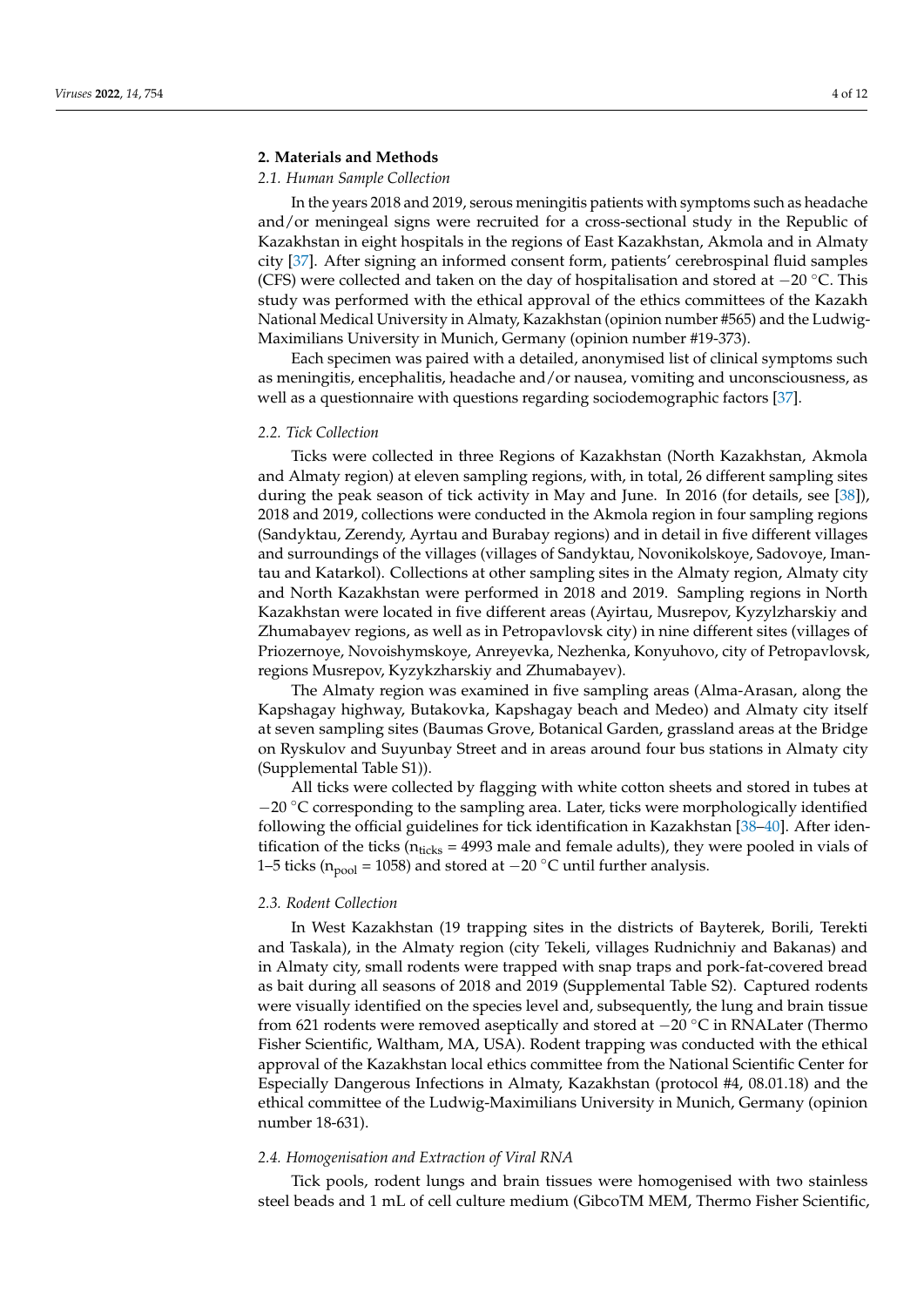Waltham, MA, USA) using the TissueLyser II (2 min at 30 Hz) (Qiagen, Hilden, Germany). The homogenised samples were centrifuged for 5 min at  $2348\times g$ . RNA was isolated from 140 µL of the supernatant using a commercial kit (QiAmp Viral RNA Mini Kit; Qiagen, Hilden, Germany), according to the manufacturer's manual, and stored in aliquots at  $-80$  °C [\[41\]](#page-11-7).

# *2.5. Real-Time RT-PCR*

Real-time reverse transcription (RT)-PCR was used to screen human liquor, tick, rodent lung and rodent brain tissue samples. Primers OHF-d1F (5'-GGCACARACCGTTGTTCTTG AGCT-'3) and OHF-d2R (5'-GCGTTCWGCATTGTTCCAWCCCACCAT-'3) and a TaqMan probe (5'-JOE-AGGTGTTCTGCTGTCTTGTCGAGCACCT-BQH1-'3) were used, detecting a conserved region within the envelope gene of OHFV RNA [\[2\]](#page-9-2). The primers bind the region from position 582 to position 720 and produce a fragment of 138 bp in length. The specificity of the used primers and the TaqMan probe was tested against OHFV strain *Bogolubovka* and other members of the TBE complex, such as *Langat virus*, *TBEV Far Eastern subtype Sofjin* and *LIV.* It was also tested against other flaviviruses, such as *Dengue virus (type 1–4)*, *Zika virus*, *Yellow-fever virus*, *West-Nile virus* (WNV), *Bagaza virus*, *Dakar bat virus*, *Kedougou virus*, *Spondweni virus* and *Usutu virus,* as well as other agents with the potential to cause Encephalitis, such as *Western Equine Encephalitis virus*, *Eastern Equine Encephalitis virus*, *Varicella Zoster virus* and *Herpes Simplex virus (type 1* and *2)* (Supplemental Table S3).

### *2.6. Statistical Analysis:*

To calculate the prevalence of OHFV in the regions, the Minimum Infection Rate (MIR) method was applied, since the investigated flavivirus only shows a low prevalence (lower than 5%) in the investigated areas [\[42\]](#page-11-8). MIR is commonly used to estimate the proportion of infected individuals from pooled samples and is calculated as the ratio of the number of positive pools to the total number of ticks tested. It is assumed that only one infected tick exists in a positive tested pool. Since the arboviruses, which are transmitted via arthropods such as mosquitos and ticks, are relatively rare, the assumption is valid [\[43\]](#page-11-9). The MIR was calculated for each sampling site and individually for all tick species. Maps were generated using DIVA GIS [\[44\]](#page-11-10) and <www.mapchart.net> (accessed on 16. January 2022).

#### **3. Results**

In this study, we aimed to identify OHFV, a member of the TBE complex virus family in CFS, in ticks and rodent tissue in the Republic of Kazakhstan. OHFV has a lot of sequence similarity to other closely related flaviviruses. To ensure the specificity of the published primers OHF-d1F and OHF-d2R, and the TaqMan probe targeting the E-gene of OHFV [\[2\]](#page-9-2), which encodes the envelope protein, we tested them against isolates of several viruses and bacterial agents. The screening panel contained flaviviruses, especially members of the TBE complex, such as *Langat virus* and the *TBEV Far Eastern subtype strain Sofjnn*. Further, we screened for more remotely related flaviviruses including *Dengue virus (type 1–4)*, *Zika virus, Yellow-fever virus* and WNV (Supplemental Table S3). The primers did not bind to any of the tested flaviviruses, and also all other tested viruses and bacterial species were negative. Only the OHFV (strain *Bogolubovka*) specimen showed an expected strong signal. Hence, the used real-time RT-PCR assay is highly sensitive and can be exclusively be used for the detection of OHFV.

This establishment of a reliable diagnostic allows for the systematic screening of the existence of OHFV in Kazakhstan. As a proof of principle, we first concentrated on the analysis of a collection of human CFS specimens from patients with symptoms such as headache and meningism [\[37\]](#page-11-4), being, hence, in the first episode of the typical OHF biphasic clinical course, where a high viral load can be expected.

Two out of the 130 CSF specimens tested positive for OHFV RNA (1.53%). Both patients were treated in the Almaty City Hospital (Figure [1\)](#page-5-0). All 128 remaining CSF samples were negative for OHFV RNA.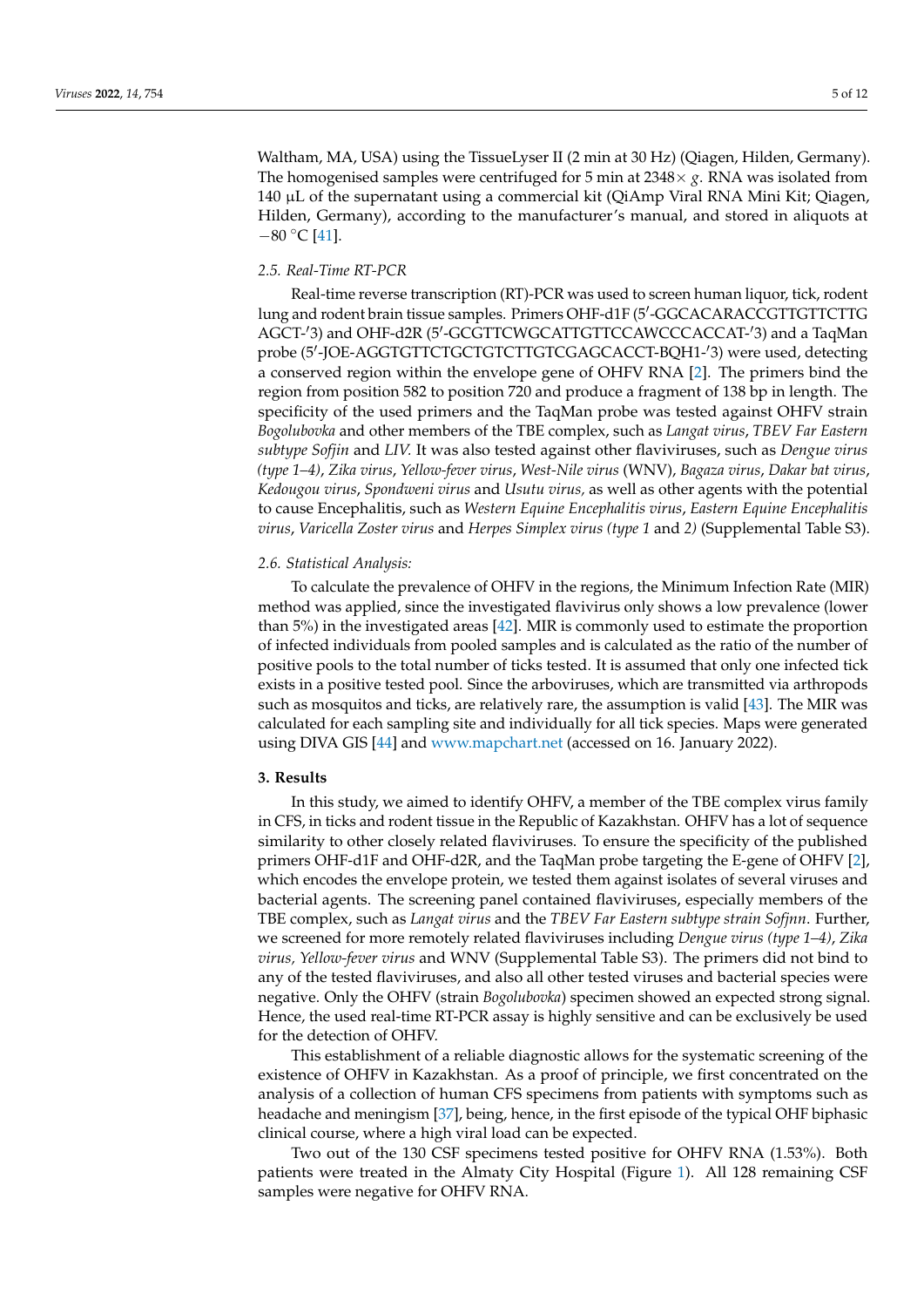<span id="page-5-0"></span>

**Figure 1.** Investigation of Omsk haemorrhagic fever virus (OHFV) in Kazakhstan. Patients with sus-**Figure 1.** Investigation of Omsk haemorrhagic fever virus (OHFV) in Kazakhstan. Patients with pected meningitis or meningoencephalitis in East Kazakhstan, Akmola and Almaty city, rodents suspected meningitis or meningoencephalitis in East Kazakhstan, Akmola and Almaty city, rodents<br>Care and Morth Karakhfrom Almaty city, Almaty region and West Kazakhstan and ticks originating from North Kazakhstan, Akmola region, Almaty city and Almaty region were screened for OHFV RNA (light and dark grey). OHFV regions identified in this study (dark grey) with OHFV-RNA-positive patients ( $\bigstar$ ), ticks ( $\blacktriangle$ ) and rodents ( $\bullet$ ). In North Kazakhstan and East Kazakhstan, no OHFV was identified (light grey). Thus far, OHFV-endemic regions in Russia adjacent to Kazakhstan are Kurgan, Tyumen, Omsk and Novosibirsk (grey pattern).

The first patient was a 33-year-old male, born and living in Almaty city in a rental flat. He stated that he had no contact with any animals such as sheep, cattle, dogs or cats. Furthermore, he did not remember any tick bites. The clinical symptoms that he reported on the day of hospitalisation were headache and neck pain. His temperature, blood pressure and pulse rate were in a normal range. The second patient was a 22-year-old female, born in the Kyzylorda region, but now living in Almaty city in a city apartment. She had recently visited Kyzylorda but also did not remember any contact with animals or any tick bites. She was hospitalised with fever (>37.5 °C) and headache. The blood pressure was in normal boundaries but the pulse rate was increased  $(\leq80)$ .

This detection of OHFV in Kazakhstan inhabitants prompted us to further screen for OHFV in their natural hosts such as ticks and rodents. In total, 4993 ticks from 26 sampling sites from three different regions (Akmola, North Kazakhstan and Almaty region), divided into 1058 pools, were investigated from three regions (Figure [1,](#page-5-0) light and dark grey). The investigated species were *Dermacentor marginatus* ( $n_{\text{pools}} = 575$ ,  $n_{\text{ticks}} = 2762$ ), *D. reticulatus*  $(n_{\text{pools}} = 456, n_{\text{ticks}} = 2167)$ , *D. niveus*  $(n_{\text{pools}} = 6, n_{\text{ticks}} = 23)$  and *Ixodes persulcatus*  $(n_{\text{pools}} = 21$ ,  $n_{\text{ticks}} = 41$ ). In the Sandyktau area (Figure [1\)](#page-5-0), screening of tick samples by using OHFV RT-PCR revealed one positive tick pool of *D. marginatus* from 2016 (1 positive pool out of 90 pools in total (1.1%), MIR of *D. marginatus* at village Sandyktau, Akmola region, in 2016: 0.01) and five positive pools of *D. reticulatus* originating from flagging in 2018 (5 out of 39 pools (12.8%), MIR of *D. reticulatus* at village Sandyktau, Akmola region, in 2018: 0.17). Furthermore, there were two OHFV RNA-positive pools from the Sadovoye area from 2018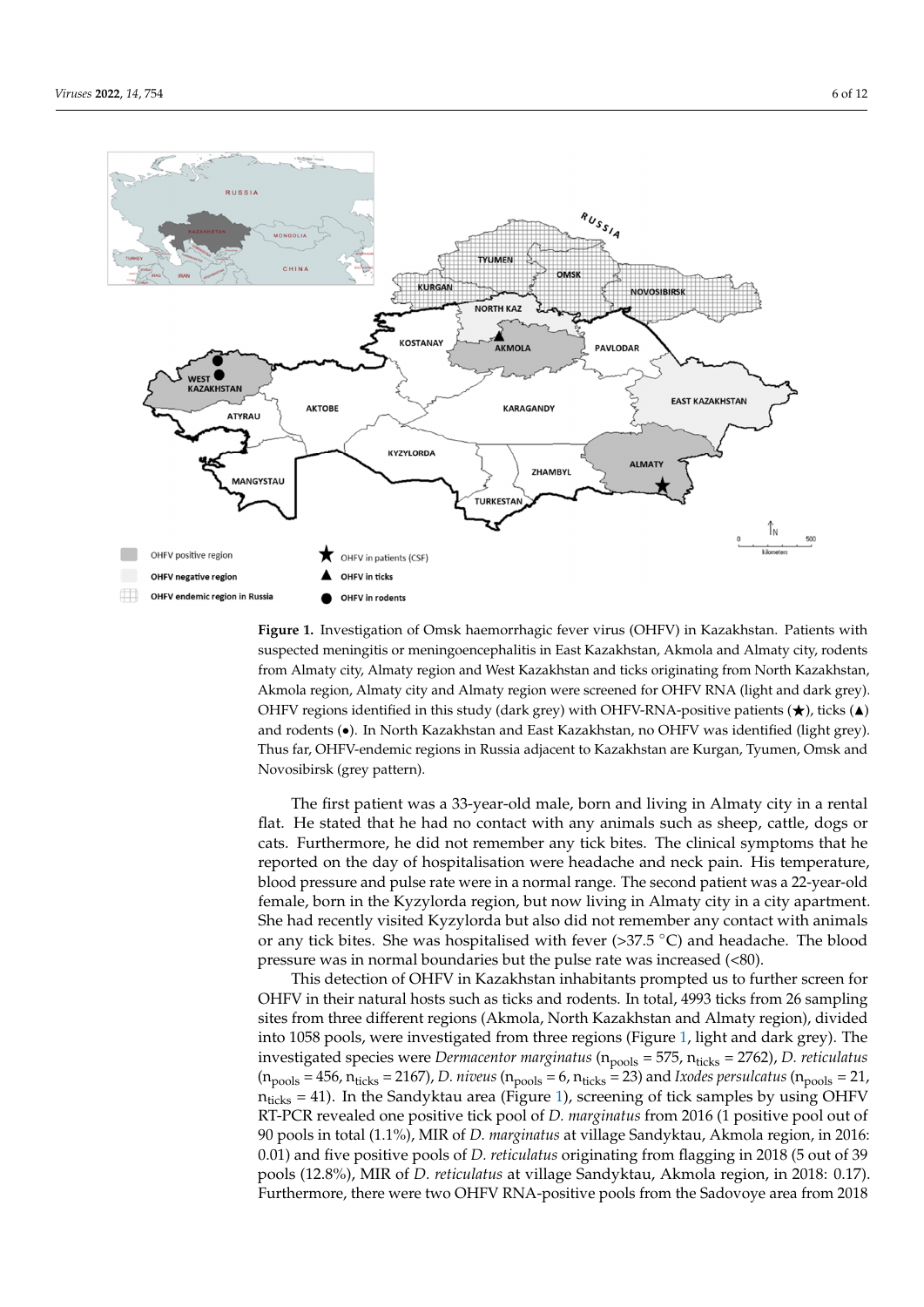(one pool of *D. reticulatus*, and one pool of *I. persulcatus* (2 out of 66 pools (3%), MIR of *D. marginatus* 0.02; MIR of *I. persulcatus* 0.5, both at village Sadovoye in Akmola, 2018). In total, of 21 investigated *I. persulcatus* tick pools, one in Akmola from the Sandyktau area at the village Sadovoye was positive for OHFV (1 out of 21 pools investigated in total, 4.76%) (Table [1\)](#page-6-0). All positive pools originated from the Akmola region (Figure [1,](#page-5-0) dark grey areas, black triangle). All other tick pools from Akmola 2018 and 2019, North Kazakhstan 2018 and 2019 and the Almaty region 2019 were negative for OHFV-RNA (Figure [1,](#page-5-0) light grey areas).

<span id="page-6-0"></span>**Table 1.** Results of OHFV real-time RT-PCR screen in tick pools of *D. marginatus, D. reticulatus*, *D. niveus* and *I. persulcatus* (in total, 1058 tick pools) from Almaty city (seven trapping sites), Almaty region (five trapping sites), Akmola region (six trapping sites) and North Kazakhstan (nine trapping sites).

| Region           | Year           | <b>Collected Species</b> | <b>Positive Species</b><br>(#Of Pools) |
|------------------|----------------|--------------------------|----------------------------------------|
| Almaty region    | 2018/2019      |                          |                                        |
| Almaty city      | 2018/2019      |                          |                                        |
|                  |                |                          | D. marginatus (2),                     |
| Akmola region    | 2016/2018/2019 | 4                        | D. reticulatus (6),                    |
|                  |                |                          | I. persulcatus (1)                     |
| North Kazakhstan | 2018/2019      | 4                        |                                        |

The natural targets of ticks are small mammals. Therefore, 621 small rodents from two regions (Almaty and West Kazakhstan, Figure [1,](#page-5-0) light and dark grey areas) were included in this study in order to learn more about the natural reservoir of OHFV in Kazakhstan. Baiting with pork fat led to the capture of a broad range of rodents, including the family Muridae represented by *Apodemus uralensis* (*n* = 259), *Mus musculus* (*n* = 128) and *Rattus norvegicus* (*n* = 39), the family Gerbilinae represented by *Meriones meridianus* (*n* = 2), the family Cricetidae represented by *Microtus arvalis* (*n* = 86), *Microtus kirgisorum* (*n* = 49) and *Clethrionoyms glareolus* (*n* = 12) and the family Gliridae represented by *Dryomys nitedula* (*n* = 15). Additionally, insectivores such as *Crocidura suaveolens* (*n* = 28), Soricidae (*Sorex araneus* ( $n = 1$ ), *Sorex minutus* ( $n = 1$ ) and a not further classified *Sorex* spp. ( $n = 1$ )) were trapped and lung and brain tissue samples were screened for OHFV (Supplemental Table S2).

In three lungs of rodents of the species *C. glareolus*, captured in the Teretki District in West Kazakhstan in 2018, OHFV RNA was detected (*n* = 3/9, 33.3%) (Table [2\)](#page-6-1). Furthermore, viral OHFV RNA was isolated from two lungs of *M. musculus* from the Taskala District (*n* = 2/16, 12.5%), in one specimen of *A. uralensis* from Oral City (*n* = 1/27, 3.7%), as well as from one specimen of *A. uralensis* from the Bayterek District (*n* = 1/58, 1.7%) (Figure [1\)](#page-5-0). All positive OHFV samples were from the West Kazakhstan region (Figure [1,](#page-5-0) dark grey area, black circle).

<span id="page-6-1"></span>**Table 2.** Results of OHFV real-time RT-PCR screen in lung tissue of small mammals (*n* = 621) from Almaty region (three trapping sites), Almaty city (seven trapping sites) and West Kazakhstan (19 trapping sites) from 2018/2019. In total, eleven species were collected.

| Region          | Year      | <b>Collected Species</b> | <b>Positive Species (#of</b><br>positive) |
|-----------------|-----------|--------------------------|-------------------------------------------|
| Almaty region   | 2018/2019 | h                        |                                           |
| Almaty city     | 2018/2019 |                          |                                           |
|                 |           |                          | A. uralensis (2),                         |
| West Kazakhstan | 2018/2019 | h                        | M. musculus (2),                          |
|                 |           |                          | C. glareolus (3)                          |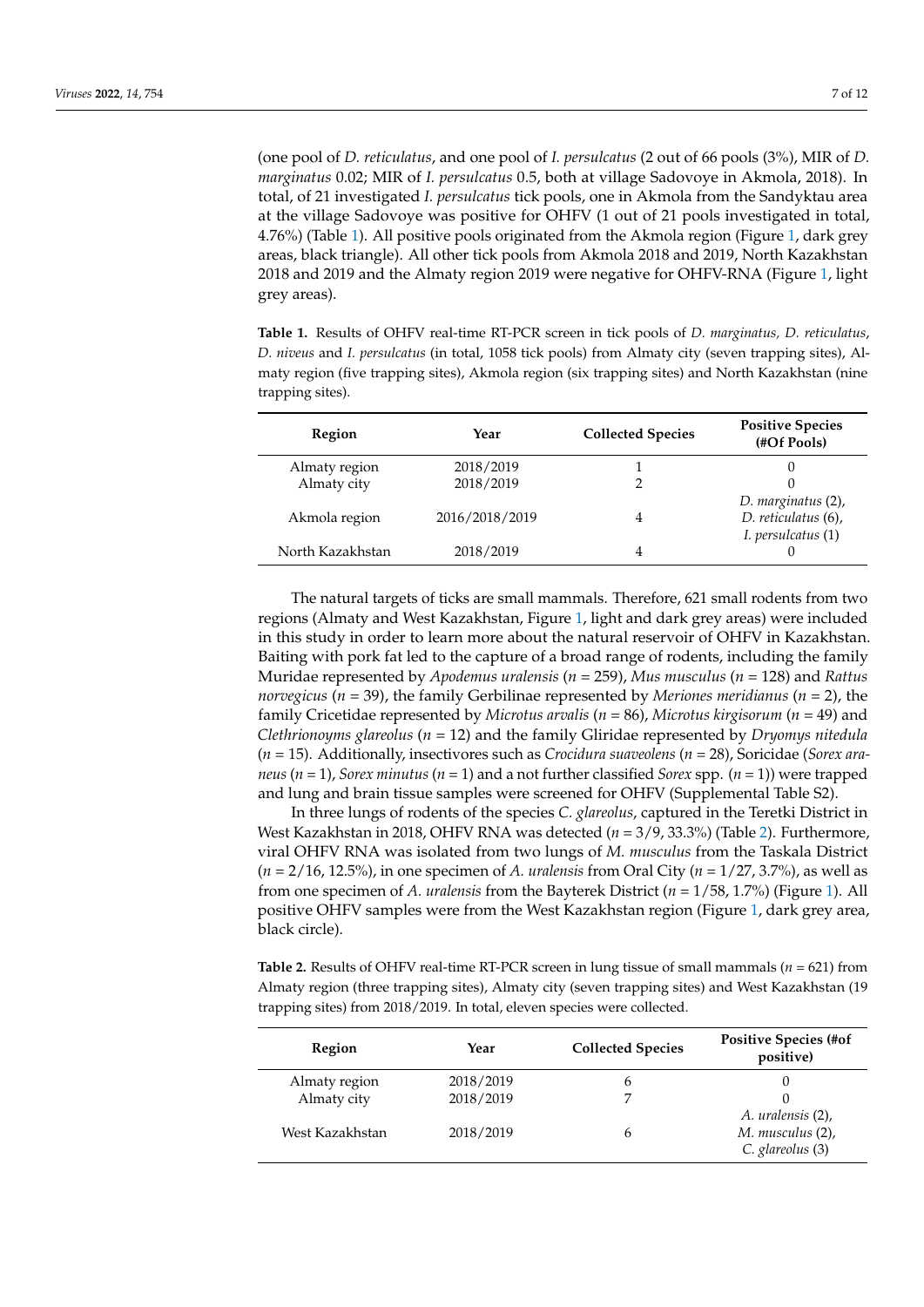All other lung tissue samples, as well as all brain tissue samples from small mammals originating from the West Kazakhstan region (2019), Almaty region and Almaty city from 2018 and 2019, were negative for OHFV RNA.

Although it was shown that the selected diagnostic primers identified OHFV with high reliability (Supplemental Table S3), there remains the possibility of a false positive result. A potential cross-reactivity was ruled out by testing both positive human CFS for other closely related flaviviruses such as WNV and TBEV. Both patients did not have any previous infections with either TBEV or WNV [\[37\]](#page-11-4). Similarly, all positive OHFV samples originating from ticks were negative for TBEV (data not shown)*, Crimean-Congo haemorrhagic fever virus* (CCHFV) [\[42\]](#page-11-8) and *Rickettsia* spp. [\[45\]](#page-11-11). All positive OHFV samples originating from rodents were negative for *Orthohantavirus* and *Rickettsia* spp. (data not shown).

In conclusion, OHFV was, for the first time, detected in human patients, ticks and rodents outside of Russia in the Republic of Kazakhstan.

#### **4. Discussion**

OHFV is currently only known to be prevalent in four regions of Russia, namely Kurgan, Tyumen, Omsk and Novosibirsk. Only in these regions, irregular but frequently recurring outbreaks of OHF among the population are recorded [\[1](#page-9-0)[–3,](#page-9-1)[7\]](#page-10-2). The Republic of Kazakhstan is adjacent to the known OHFV-endemic areas in Russia—North Kazakhstan, for example, borders directly the regions of Kurgan, Tyumen and Omsk. The major arthropod vector of OHFV is the tick *D. reticulatus*, which was also the tick mainly collected in the regions of North Kazakhstan and Akmola (Table [1\)](#page-6-0). Furthermore, sightings of the muskrat *(O. zibethicus*), the most well-known spreader of OHFV, have been reported along the rivers of Kazakhstan [\[30\]](#page-10-22). Since all these mentioned hosts are also endemic to Kazakhstan, it is actually not a question of if but how widespread OHFV is in Kazakhstan.

For this reason, we examined areas of Kazakhstan that are adjacent to the Russian OHFV epidemic areas, such as North Kazakhstan and the Akmola region. In order to establish a cross-sectional study, it was supported by also examining more remote regions such as West Kazakhstan in the west and East Kazakhstan and the Almaty region in the south east of Kazakhstan. Arthropod-borne viral diseases usually have a natural cycle that includes ticks and small rodents as natural reservoirs. The human is usually a dead-end host. In order to draw a complete picture of the distribution of OHFV in Kazakhstan, we screened CSF from human patients with meningitis, pools of ticks and captured small rodents.

The screening on CSF was based on a collection of 130 samples from a previous study about serous meningitis patients of unknown aetiology [\[37\]](#page-11-4). However, in this study, only for approximately 20% of the enrolled patients was a causative agent, such as TBEV or WNF, identified. Due to the lack of a reliable OHFV ELISA, the screening had to be performed on viral RNA, although the timeframe during which the patient is viraemic is rather short. Nonetheless, two patients with OHFV showing very weak symptoms were identified, interestingly in Almaty city, far away from the presumed endemic areas in the north of Kazakhstan. Both of the patients did not have a travel history to the north, but one of the positive patients had recently travelled to Kyzylorda in the south. As the OHFV virus is shed by infected animals in a very high titre, it is possible that they became infected by drinking, swimming or washing their hands in contaminated water. Hence, a subsequent screening of rodents and ticks in the area of Almaty city was initiated but did not reveal any positive specimen. However, it should be noted that the number of ticks and rodents examined in the area of Almaty was too small to draw a definite conclusion from our results.

Nevertheless, in other areas, ticks and rodents were indeed positive for OHFV. We identified ticks of the family *Dermacentor* that were positive for OHFV, confirming its important role in the spread of OHFV. Furthermore, we also detected positive pools of *I.*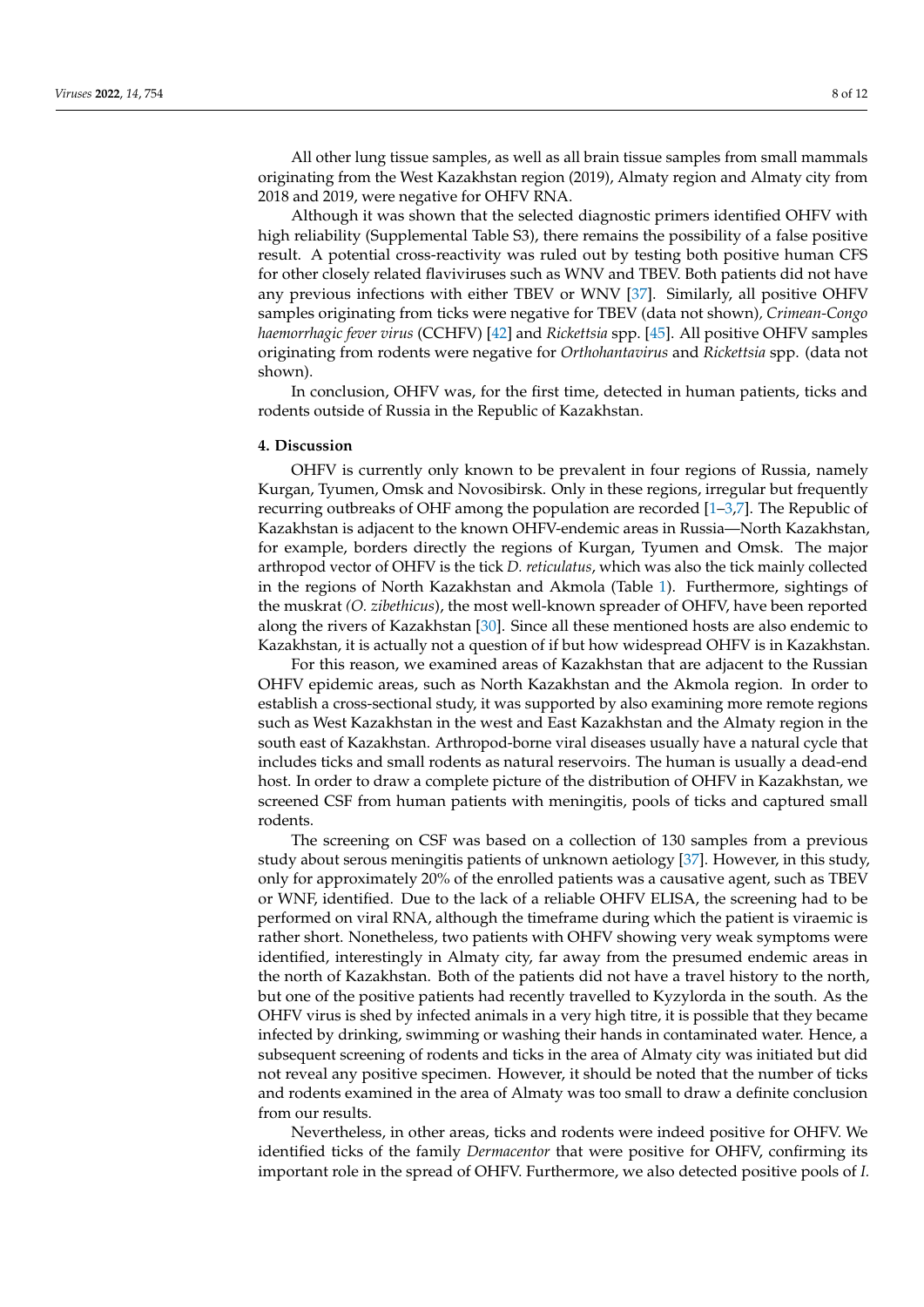*persulcatus*. As already discussed elsewhere, *Ixodes* seems to play a potential role in the sylvatic life cycle of the agent [\[2](#page-9-2)[,29\]](#page-10-21).

Surprisingly, rodents from West Kazakhstan, a region far away from the known OHFVendemic regions in Siberia, tested positive for OHFV. It was interesting, however, that all positive rodents were collected in areas close to lakes and rivers. The infected rodents of West Kazakhstan, for example, were collected in the village of Teretiki and around the city of Oral, which is close to the river Ural. Additionally, in Akmola, the positive ticks (*D. marginatus* and *D. reticulatus* and also *I. persulcatus*) were collected in forest steppe areas with many lakes and rivers. In contrast to this, all tick and rodent sampling sites in the region of North Kazakhstan were quite distant from the next river. One could postulate that the spread of OHFV follows the tracks of waterways, since the muskrat has populated rivers in Central Asia since its release there in the 1930s [\[31](#page-10-23)[,46\]](#page-11-12). By excreting the virus through their urine and faeces in the water, muskrats infect other (semi)-aquatic small mammals such as *Arvicola amphibius* [\[3](#page-9-1)[,29\]](#page-10-21). In addition, OHFV infects other small rodents such as members of *Microtus* spp. [\[2,](#page-9-2)[29\]](#page-10-21). Blood-feeding ticks enhance the local distribution of OHFV in new endemic areas [\[2,](#page-9-2)[3\]](#page-9-1). Additionally, there is a theory that OHFV has existed unnoticed in Siberia, including Kazakhstan, [\[3,](#page-9-1)[47\]](#page-11-13), for many decades already and started to cause human casualties only by the introduction of the muskrat. This is opposed by a recently published study that states that OHFV has evolved beyond the TBEV Far Eastern subtype, due to the fact that TBEV has spread in the muskrat population without any involvement of ticks—leading to a new zoonotic agent [\[48\]](#page-11-14).

In general, information is scarce on the effect of a persistent OHFV infection on its natural hosts. One can assume that all OHFV-positive rodents probably had asymptotic infections, since viral RNA was not detected in their brains. However, laboratory tests propose a fatal neuroinfection [\[49\]](#page-11-15), and in the wild, *O. zibethicus* is particularly susceptible to acute neuroinfection leading to death [\[29\]](#page-10-21). However, other wild vertebrates show mostly asymptomatic diseases with viraemia [\[3,](#page-9-1)[29\]](#page-10-21).

The question of how OHFV actually came to Kazakhstan will remain the subject of future studies. Due to the fact that human patients are infected in Almaty city also, which is approximately 2000 km away from West Kazakhstan and 500 km away from the Akmola region, it is possible that OHFV is already widespread throughout Kazakhstan. The spread could also have occurred through bird migration, through which infected ticks can travel great distances. Other possibilities include China's Belt and Road Initiative, animal trading, and travelling, whose role in the dissemination of ticks and rodents and potential agents should not be underestimated [\[50](#page-11-16)[,51\]](#page-11-17).

However, despite this first description of OHFV in Kazakhstan, there is no urgent need for public health measures. OHF has a rather low CFR (0.5–3%) [\[6\]](#page-10-1), contrary to other endemic zoonotic infections in Central Asia, such as the TBEV Far Eastern subtype with a CFR of 20–30% [\[52\]](#page-11-18) or CCHFV with a CFR of approximately 30% [\[53\]](#page-11-19). Nonetheless, there is a high chance of subclinical or mild cases with only fever and no haemorrhages. This means that infections may remain undiagnosed and undetected [\[3](#page-9-1)[,7\]](#page-10-2) and any febrile disease can be declared as FUO, which is a noteworthy public health problem [\[42\]](#page-11-8). Recently published studies on FUO [\[34,](#page-11-20)[42,](#page-11-8)[54,](#page-11-21)[55\]](#page-11-22) and a study on serous meningitis in patients in Kazakhstan demonstrate that, in general, there is a need to raise awareness of the effect of emerging zoonoses in the healthcare system of Kazakhstan. There is a need for more reliable diagnostics and an awareness that zoonoses can potentially lead from an initially unspectacular febrile disease to a life-threatening condition. Currently, laboratory diagnosis for OHFV is based on serological methods including an ELISA against OHFV IgM and IgG antibodies [\[2\]](#page-9-2) or against the OHFV-NS1 antigen [\[56\]](#page-11-23). Further detection is performed by seroconversion with paired sera by haemagglutination inhibition, complement fixation test, and neutralisation assays [\[2\]](#page-9-2). These tests should be available in all infection hospitals in Central Asia to enable an efficient differential diagnosis.

To complete this interesting evidence of an OHFV distribution in Kazakhstan, the positive samples need to be sequenced. It is also not possible to say into which OHFV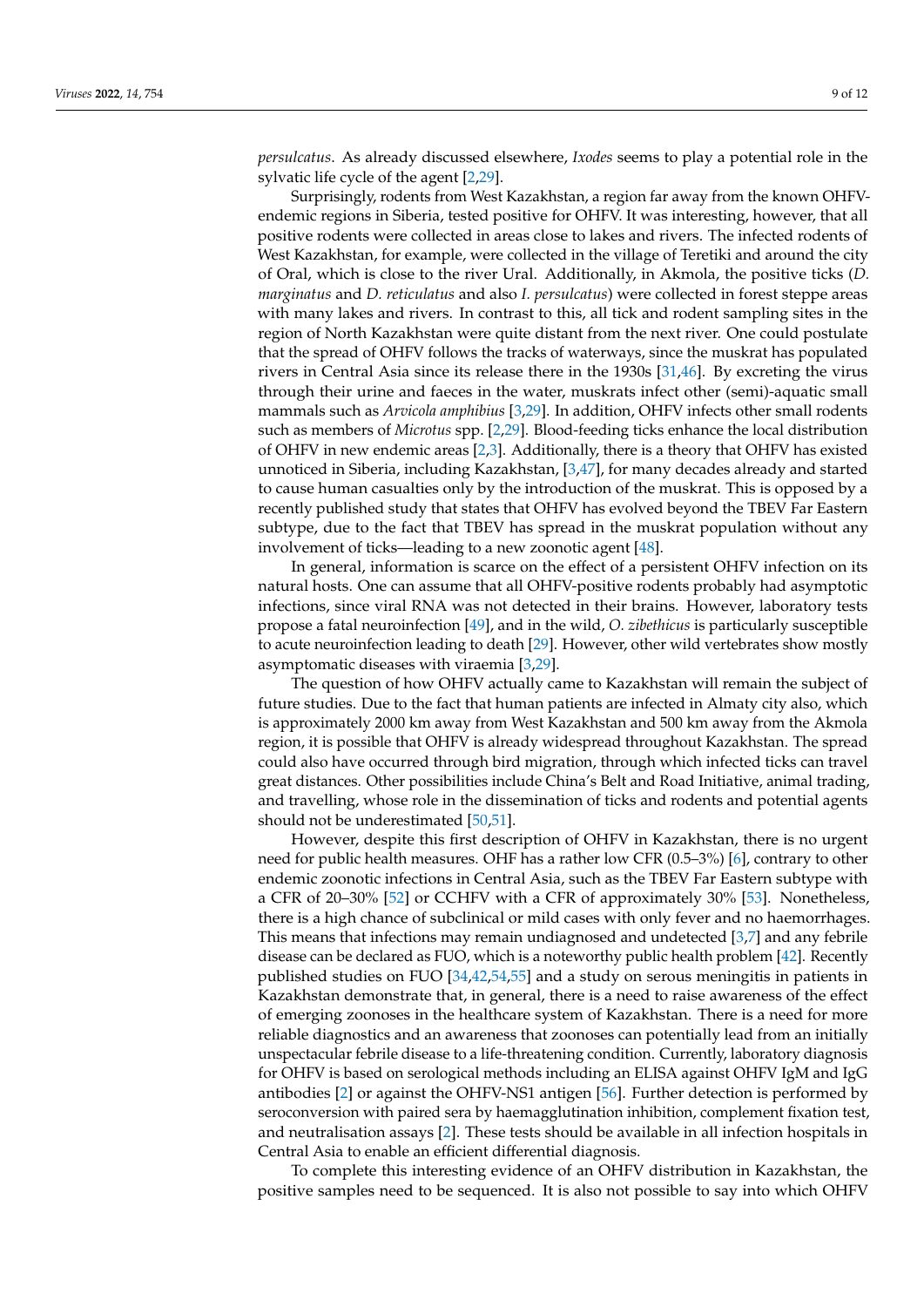subtype according to Kovalev et al., 2021 [\[1\]](#page-9-0) the positive samples from Kazakhstan can be classified. Unfortunately, due to the current pandemic and political situation, the sequencing was not possible in this study. However, future investigations including sequencing will show which strains are circulating in wild host animals with regard to the different clusters that seem to exist [\[1\]](#page-9-0). Furthermore, a distance analysis will clarify how long OHFV has existed in the regions or whether it has appeared there only recently.

Therefore, it is important to start a systematic cross-sectional and longitudinal study in Kazakhstan including more data of OHFV in patients, rodents and ticks to clarify open questions and to gain a complete picture of OHFV in Kazakhstan—a virus that now officially has left Russian territory and spreads over Central Asia. Future studies will give a deeper insight into the emergence and spreading mechanisms of OHFV all over Kazakhstan.

**Supplementary Materials:** The following supporting information can be downloaded at: [https://](https://www.mdpi.com/article/10.3390/v14040754/s1) [www.mdpi.com/article/10.3390/v14040754/s1,](https://www.mdpi.com/article/10.3390/v14040754/s1) Supplemental Table S1: Overview of tick collection. Supplemental Table S2: Overview of small mammal collection. Supplemental Table S3: Testing of primers.

**Author Contributions:** E.W., L.P. and S.E. conceived the layout of the project. E.W., A.S. (Anna Shin) and N.T. (Nur Tukhanova) performed the laboratory analysis. E.W. performed the statistical analysis and generated the figures and tables. E.W. and L.P. wrote the first draft of the manuscript. A.S. (Alexander Shevtsov), T.N., N.T. (Nurkeldi Turebekov), V.S., A.B., N.M., I.L., Z.S., K.F. and C.E. contributed by providing additional information as well as reviewing the manuscript. S.E. and L.P. supervised the project and oversaw data analysis, manuscript drafting, and revision. All authors have read and agreed to the published version of the manuscript.

**Funding:** This research was funded by the German Federal Foreign Office within the framework of the global partnership German Biosecurity Programme.

**Institutional Review Board Statement:** Human CSF sample collection: ethical approval of the ethics committees of the Kazakh National Medical University in Almaty, Kazakhstan (opinion number #565) and the Ludwig-Maximilians University in Munich, Germany (opinion number #19-373). Rodent trapping: ethical approval of the Kazakhstan local ethics committee from the National Scientific Center for Especially Dangerous Infections in Almaty, Kazakhstan (protocol #4, 08.01.18) and the ethical committee of the Ludwig-Maximilians University in Munich, Germany (opinion number 18-631).

**Informed Consent Statement:** Informed consent was obtained from all subjects involved in the study. Further details Shin et al. 2022 [\[37\]](#page-11-4).

**Data Availability Statement:** Not applicable.

**Acknowledgments:** This study was conducted in a collaboration between the Bundeswehr Institute of Microbiology in Munich, Germany and the National Scientific Center for Extremely Dangerous Infections in Almaty, Kazakhstan.

**Conflicts of Interest:** The authors declare no conflict of interest. The authors declare that there is no financial or personal relationship with other people or organisations that could inappropriately influence the work. Opinions, interpretations, conclusions and recommendations are those of the authors and are not necessarily endorsed by Bundeswehr Joint Medical Service or any other governmental institutions.

## **References**

- <span id="page-9-0"></span>1. Kovalev, S.Y.; Mazurina, E.A.; Yakimenko, V.V. Molecular Variability and Genetic Structure of Omsk Hemorrhagic Fever Virus, Based on Analysis of the Complete Genome Sequences. *Ticks Tick Borne Dis.* **2021**, *12*, 101627. [\[CrossRef\]](http://doi.org/10.1016/j.ttbdis.2020.101627)
- <span id="page-9-2"></span>2. Ruzek, D.; Holbrook, M.R.; Yakimenko, V.V.; Karan, L.S.; Tkachev, S.E. Omsk Hemorrhagic Fever Virus. In *Manual of Securtiy Sensitive Microbes and Toxins*; Dongyou, L., Ed.; CRC Press Inc.: Boca Raton, FL, USA, 2013; pp. 193–200. ISBN 978-1-4665-5396-5.
- <span id="page-9-1"></span>3. R ˚užek, D.; Yakimenko, V.V.; Karan, L.S.; Tkachev, S.E. Omsk Haemorrhagic Fever. *Lancet* **2010**, *376*, 2104–2113. [\[CrossRef\]](http://doi.org/10.1016/S0140-6736(10)61120-8)
- <span id="page-9-3"></span>4. Akhrem-Akhremovich, R.M. Spring-autumn fever in Omsk region. *Proc. Omsk Inst. Epidemiol. Microbiol. Gig.* **1948**, *3*, 13.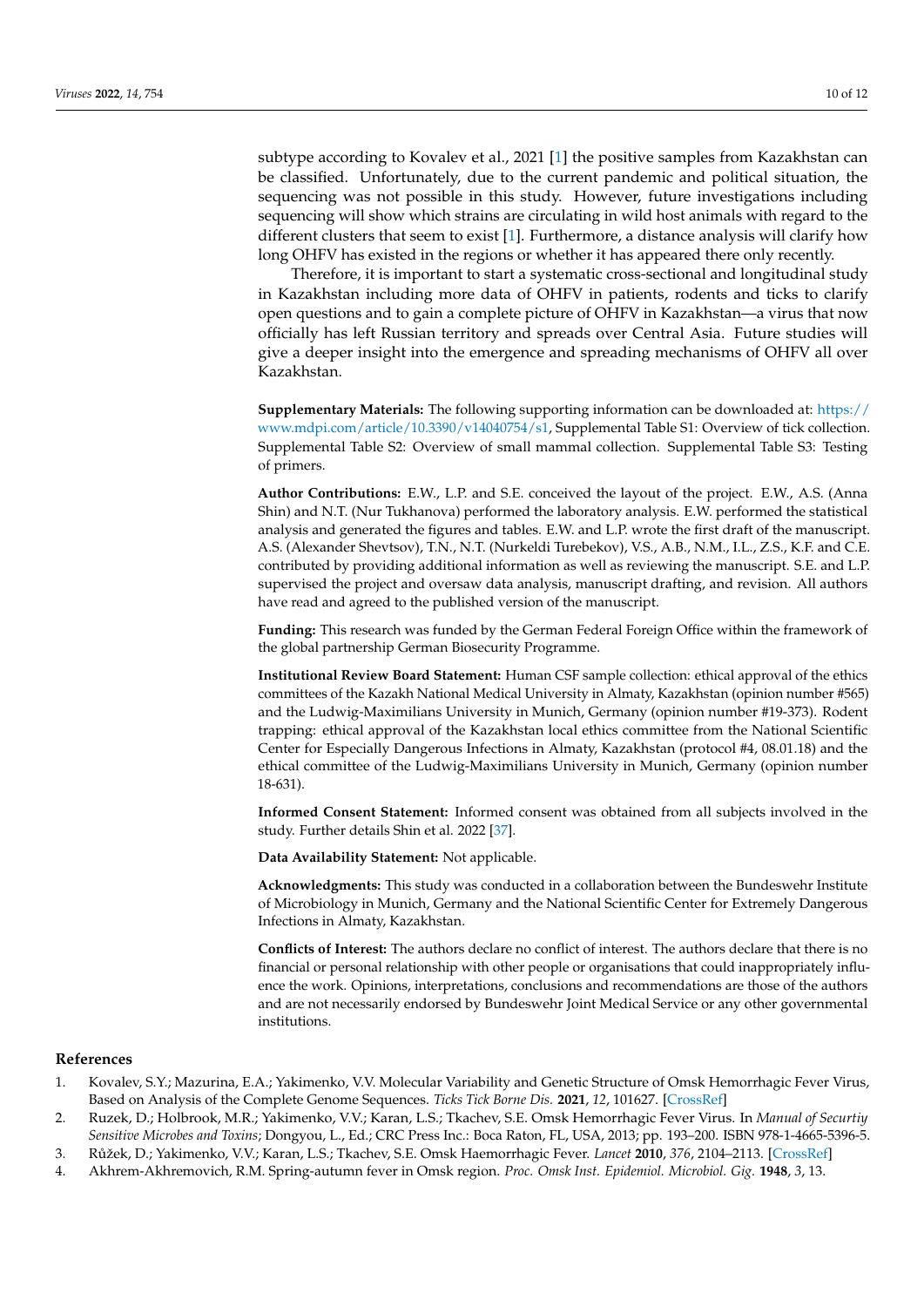- <span id="page-10-0"></span>5. Jelínková-Skalová, E.; Tesarová, J.; Buresová, D.; Kouba, K.; Hronovský, V. Laboratory infection with virus of Omsk haemorrhagic fever with neurological and psychiatric symptomatology (author's transl). *Cesk Epidemiol. Mikrobiol. Imunol.* **1974**, *23*, 290–293. [\[PubMed\]](http://www.ncbi.nlm.nih.gov/pubmed/4279783)
- <span id="page-10-1"></span>6. CDC Centers for Disease Control and Prevention Omsk Hemorrhagic Fever (OHF). Available online: [https://www.cdc.gov/vhf/](https://www.cdc.gov/vhf/omsk/index.html) [omsk/index.html](https://www.cdc.gov/vhf/omsk/index.html) (accessed on 24 January 2022).
- <span id="page-10-2"></span>7. Belov, G.F.; Tofaniuk, E.V.; Kurzhukov, G.P.; Kuznetsova, V.G. The clinico-epidemiological characteristics of Omsk hemorrhagic fever in 1988–1992. *Zhurnal Mikrobiol. Epidemiol. Immunobiol.* **1995**, *4*, 88–91.
- <span id="page-10-3"></span>8. Shah, S.Z.; Jabbar, B.; Ahmed, N.; Rehman, A.; Nasir, H.; Nadeem, S.; Jabbar, I.; Rahman, Z.U.; Azam, S. Epidemiology, Pathogenesis, and Control of a Tick-Borne Disease-Kyasanur Forest Disease: Current Status and Future Directions. *Front. Cell. Infect. Microbiol.* **2018**, *8*, 149. [\[CrossRef\]](http://doi.org/10.3389/fcimb.2018.00149) [\[PubMed\]](http://www.ncbi.nlm.nih.gov/pubmed/29868505)
- <span id="page-10-12"></span>9. Lin, D.; Li, L.; Dick, D.; Shope, R.E.; Feldmann, H.; Barrett, A.D.T.; Holbrook, M.R. Analysis of the Complete Genome of the Tick-Borne Flavivirus Omsk Hemorrhagic Fever Virus. *Virology* **2003**, *313*, 81–90. [\[CrossRef\]](http://doi.org/10.1016/S0042-6822(03)00246-0)
- 10. Li, L.; Rollin, P.E.; Nichol, S.T.; Shope, R.E.; Barrett, A.D.T.; Holbrook, M.R. Molecular Determinants of Antigenicity of Two Subtypes of the Tick-Borne Flavivirus Omsk Haemorrhagic Fever Virus. *J. Gen. Virol.* **2004**, *85*, 1619–1624. [\[CrossRef\]](http://doi.org/10.1099/vir.0.19766-0)
- <span id="page-10-4"></span>11. Gritsun, T.S.; Nuttall, P.A.; Gould, E.A. Tick-Borne Flaviviruses. In *Advances in Virus Research*; Chambers, T.J., Monath, T.P., Eds.; The Flaviviruses: Detection, Diagnosis, and Vaccine Development; Academic Press: Cambridge, MA, USA, 2003; Volume 61, pp. 317–371.
- <span id="page-10-5"></span>12. Busygin, F.F. Omsk hemorrhagic fever—Current status of the problem. *Vopr. Virusol.* **2000**, *45*, 4–9.
- <span id="page-10-6"></span>13. Im, J.; Baek, J.-H.; Durey, A.; Kwon, H.; Chung, M.-H.; Lee, J.-S. Geographic Distribution of Tick-Borne Encephalitis Virus Complex. *J. Vector Borne Dis.* **2020**, *57*, 14. [\[CrossRef\]](http://doi.org/10.4103/0972-9062.308794)
- <span id="page-10-7"></span>14. Thiel, H.; Collett, M.; Gould, E.A.; Fauquet, C.; Mayo, M.; Desselberger, U.; Ball, L. Family Falviviridae. In *Virus Taxonomy: VIIIth Report of the International Committee on the Taxonomy Viruses*; Elsevier: Amsterdam, The Netherlands, 2005; pp. 981–998.
- 15. Pattnaik, P. Kyasanur Forest Disease: An Epidemiological View in India. *Rev. Med. Virol.* **2006**, *16*, 151–165. [\[CrossRef\]](http://doi.org/10.1002/rmv.495)
- 16. Zaki, A.M. Isolation of a Flavivirus Related to the Tick-Borne Encephalitis Complex from Human Cases in Saudi Arabia. *Trans. R. Soc. Trop. Med. Hyg.* **1997**, *91*, 179–181. [\[CrossRef\]](http://doi.org/10.1016/S0035-9203(97)90215-7)
- <span id="page-10-8"></span>17. Ternovoi, V.A.; Kurzhukov, G.P.; Sokolov, Y.V.; Ivanov, G.Y.; Ivanisenko, V.A.; Loktev, A.V.; Ryder, R.W.; Netesov, S.V.; Loktev, V.B. Tick-Borne Encephalitis with Hemorrhagic Syndrome, Novosibirsk Region, Russia, 1999. *Emerg. Infect. Dis. J.* **2003**, *9*, 743. [\[CrossRef\]](http://doi.org/10.3201/eid0906.030007)
- <span id="page-10-9"></span>18. Shestopalova, N.M.; Reingold, V.N.; Gavrilovskaya, I.N.; Belyaeva, A.P.; Chumakov, M.P. Electron Microscope Studies into the Morphology and Localization of Omsk Hemorrhagic Fever Virus in Infected Tissue Culture Cells. *Vopr. Virus.* **1965**, *4*, 425–430.
- <span id="page-10-10"></span>19. Tikhomirova, T.; Reingold, V.; Rubin, S.; Gavrilovskaya, I.; Shestopalova, N. Electron-Microscopic Study of the Virion Structure in B Group Arboviruses by the Negative Staining Method. *Vopr. Virus* **1971**, *2*, 92–93.
- <span id="page-10-11"></span>20. Clarke, D.H. Further Studies on Antigenic Relationships among the Viruses of the Group B Tick-Borne Complex. *Bull. World Health Organ.* **1964**, *31*, 45–56.
- <span id="page-10-13"></span>21. Gritsun, T.S.; Venugopal, K.; de A Zanotto, P.M.; Mikhailov, M.V.; Sall, A.A.; Holmes, E.C.; Polkinghorne, I.; Frolova, T.V.; Pogodina, V.V.; Lashkevich, V.A.; et al. Complete Sequence of Two Tick-Borne Flaviviruses Isolated from Siberia and the UK: Analysis and Significance of the 5' and 3'-UTRs. *Virus Res.* 1997, 49, 27-39. [\[CrossRef\]](http://doi.org/10.1016/S0168-1702(97)01451-2)
- <span id="page-10-14"></span>22. Kornilova, K.; Gagarina, A.; Chumakov, M. Comparative characteristics of Omsk hemorrhagic fever virus strains isolated from different objects of a natural focus. *Vopr. Virusol.* **1970**, *15*, 232–236.
- <span id="page-10-15"></span>23. Lvov, D.K.; Shchelkanov, M.Y.; Alkhovsky, S.V.; Deryabin, P.G. Single-Stranded RNA Viruses. In *Zoonotic Viruses in Northern Eurasia*; Elsevier: Amsterdam, The Netherlands, 2015; pp. 135–392. ISBN 978-0-12-801742-5.
- <span id="page-10-16"></span>24. Chumakov, M. Results of the study made of omsk hemorrhagic fever by an expedition of the institute of neurology. *Vestn. Akad. Med. Nauk. SSSR* **1948**, *2*, 19–28.
- <span id="page-10-17"></span>25. Földvári, G.; Široký, P.; Szekeres, S.; Majoros, G.; Sprong, H. Dermacentor Reticulatus: A Vector on the Rise. *Parasites Vectors* **2016**, *9*, 1–29. [\[CrossRef\]](http://doi.org/10.1186/s13071-016-1599-x)
- <span id="page-10-18"></span>26. Rubel, F.; Brugger, K.; Belova, O.A.; Kholodilov, I.S.; Didyk, Y.M.; Kurzrock, L.; García-Pérez, A.L.; Kahl, O. Vectors of Disease at the Northern Distribution Limit of the Genus Dermacentor in Eurasia: D. Reticulatus and D. Silvarum. *Exp. Appl. Acarol.* **2020**, *82*, 95–123. [\[CrossRef\]](http://doi.org/10.1007/s10493-020-00533-y)
- <span id="page-10-19"></span>27. Gagarina, A.V.; Netsky, G.I. Data on Distribution and Vectors of Hemorrhagic Fever in Western Siberia. In *Prirod Ochag Bolezn Chelovek Krayev Epidemiol*; Naval Medical Research Unit No3 Cairo (Egypt) Dept of Medical Zoology; State Publishing House of Medical Literature: Moscow, Russia, 1955.
- <span id="page-10-20"></span>28. Gagarina, A. The spontaneous carriage of Omsk hemorrhagic fever virus by Dermacentor marginatus Sulz. ticks. *Proc. OmGMI* **1957**, *4*, 15–21.
- <span id="page-10-21"></span>29. Kharitonova, N.N.; Leonov, Y.A. Omsk Hemorrhagic Fever. Ecology of the Agent and Epizootiology. In *Omsk Hemorrhagic Fever. Ecology of the Agent and Epizootiology*; Oxonian Press PVT Ltd.: Delhi, India, 1986.
- <span id="page-10-22"></span>30. Kondrashova, Z.N. A study of the survival of the virus of Omsk hemorrhagic fever in Ixodes persulcatus in conditions of their massive infection. *Med. Parazitol.* **1970**, *39*, 274–278.
- <span id="page-10-23"></span>31. GBIF-the Global Biodiversity Information Facility. Available online: <https://www.gbif.org/species/5219858> (accessed on 13 January 2022).